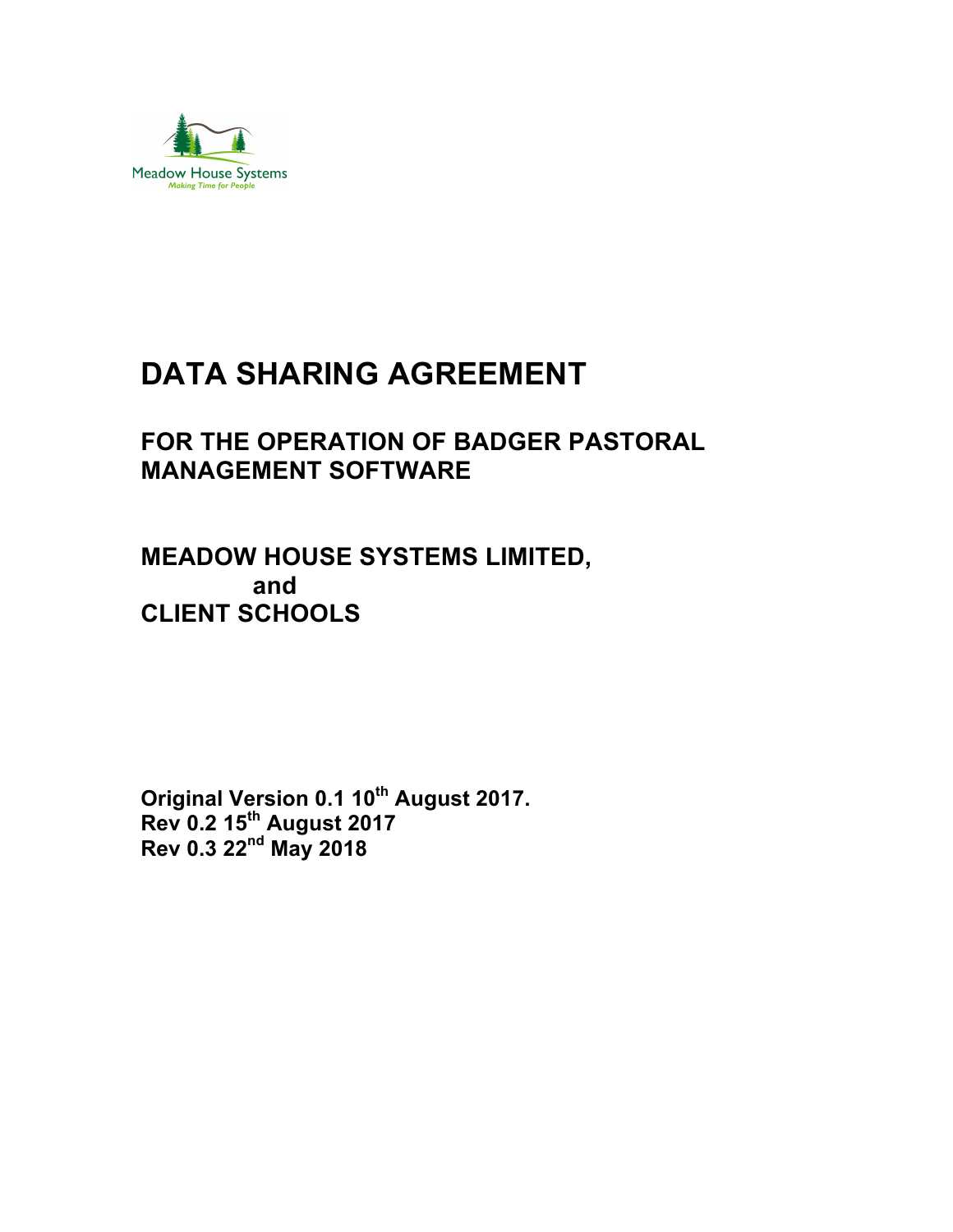## **CONTENTS PAGE**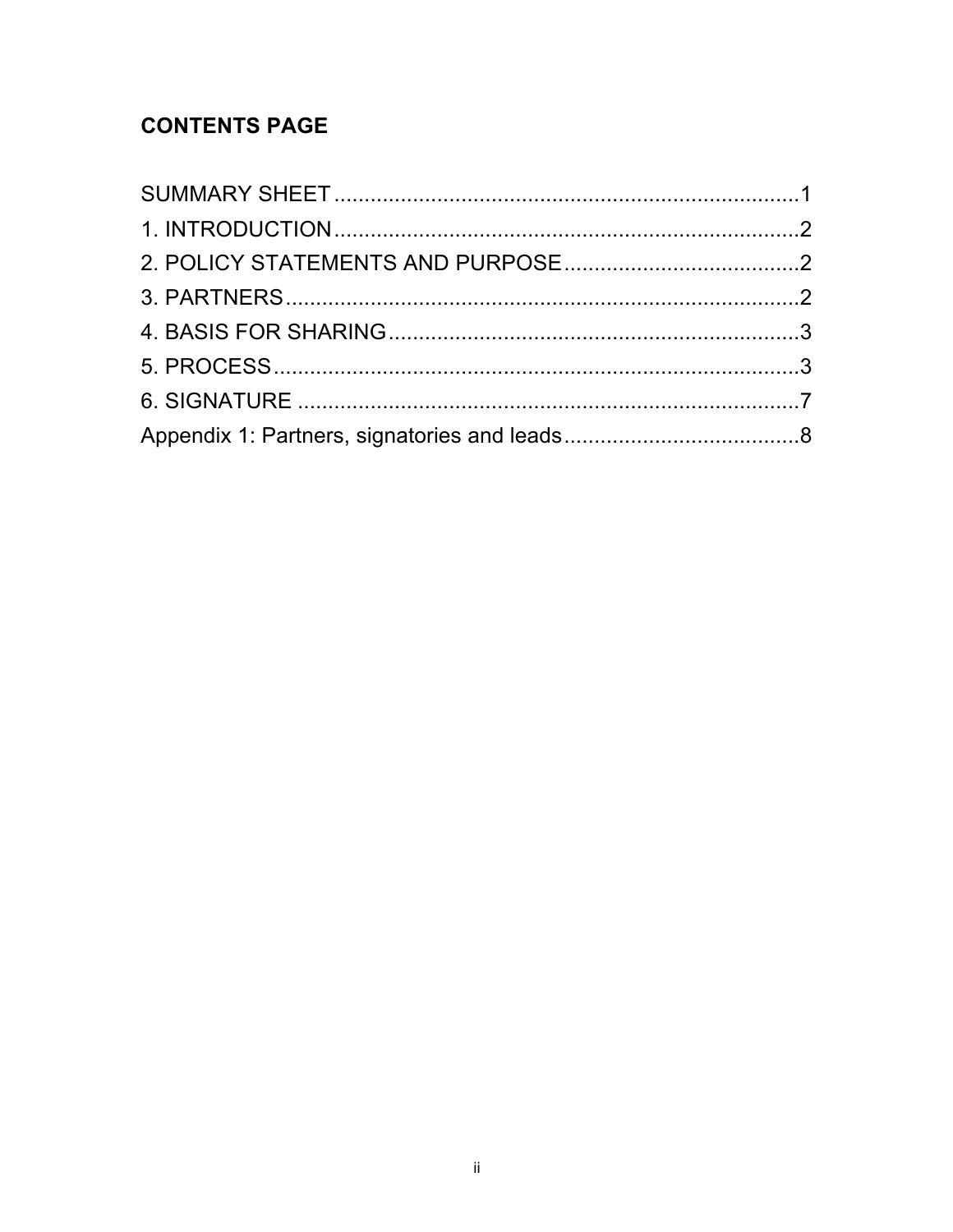## **SUMMARY SHEET**

| <b>Title of</b><br><b>Agreement</b>  | <b>Data Sharing</b>                                                                                      |                                                                  |  |  |
|--------------------------------------|----------------------------------------------------------------------------------------------------------|------------------------------------------------------------------|--|--|
|                                      |                                                                                                          |                                                                  |  |  |
| <b>Agreement</b><br><b>Reference</b> | MHSL/DSA/1.3                                                                                             |                                                                  |  |  |
|                                      |                                                                                                          |                                                                  |  |  |
| <b>Purpose</b>                       | To facilitate the sharing of pupil based pastoral information between<br>the organisations listed below. |                                                                  |  |  |
|                                      | The purpose of the information sharing is to allow the Badger<br>software to function.                   |                                                                  |  |  |
|                                      |                                                                                                          |                                                                  |  |  |
| <b>Partners</b>                      | <b>Meadow House Systems Limited</b><br><b>Client Schools</b>                                             |                                                                  |  |  |
|                                      |                                                                                                          |                                                                  |  |  |
| Date agreement comes into<br>force   |                                                                                                          | Upon schools signature of the Badger Software<br>agreement.      |  |  |
|                                      |                                                                                                          |                                                                  |  |  |
| Date of agreement review             |                                                                                                          | Upon annual renewal of the Badger Software<br>Agreement.         |  |  |
|                                      |                                                                                                          |                                                                  |  |  |
| <b>Agreement owner</b>               |                                                                                                          | <b>Meadow House Systems Limited</b>                              |  |  |
|                                      |                                                                                                          |                                                                  |  |  |
| Agreement drawn up by:               |                                                                                                          | C F J Day, Commercial Director, Meadow House<br>Systems Limited. |  |  |

| Location of agreement in force | United Kingdom |
|--------------------------------|----------------|
| <b>Protective marking</b>      |                |

### **VERSION RECORD**

| <b>Version Number</b> | <b>Amendments Made</b>     | <b>Authorisation</b> |
|-----------------------|----------------------------|----------------------|
| 0.1                   | <b>First Draft</b>         | <b>CFJD</b>          |
| 0.2                   | Revised post legal advice  | <b>CFJD</b>          |
| 0.3                   | Revised in accordance with | <b>CFJD</b>          |
|                       | <b>GDPR</b> compliance     |                      |
|                       | requirements               |                      |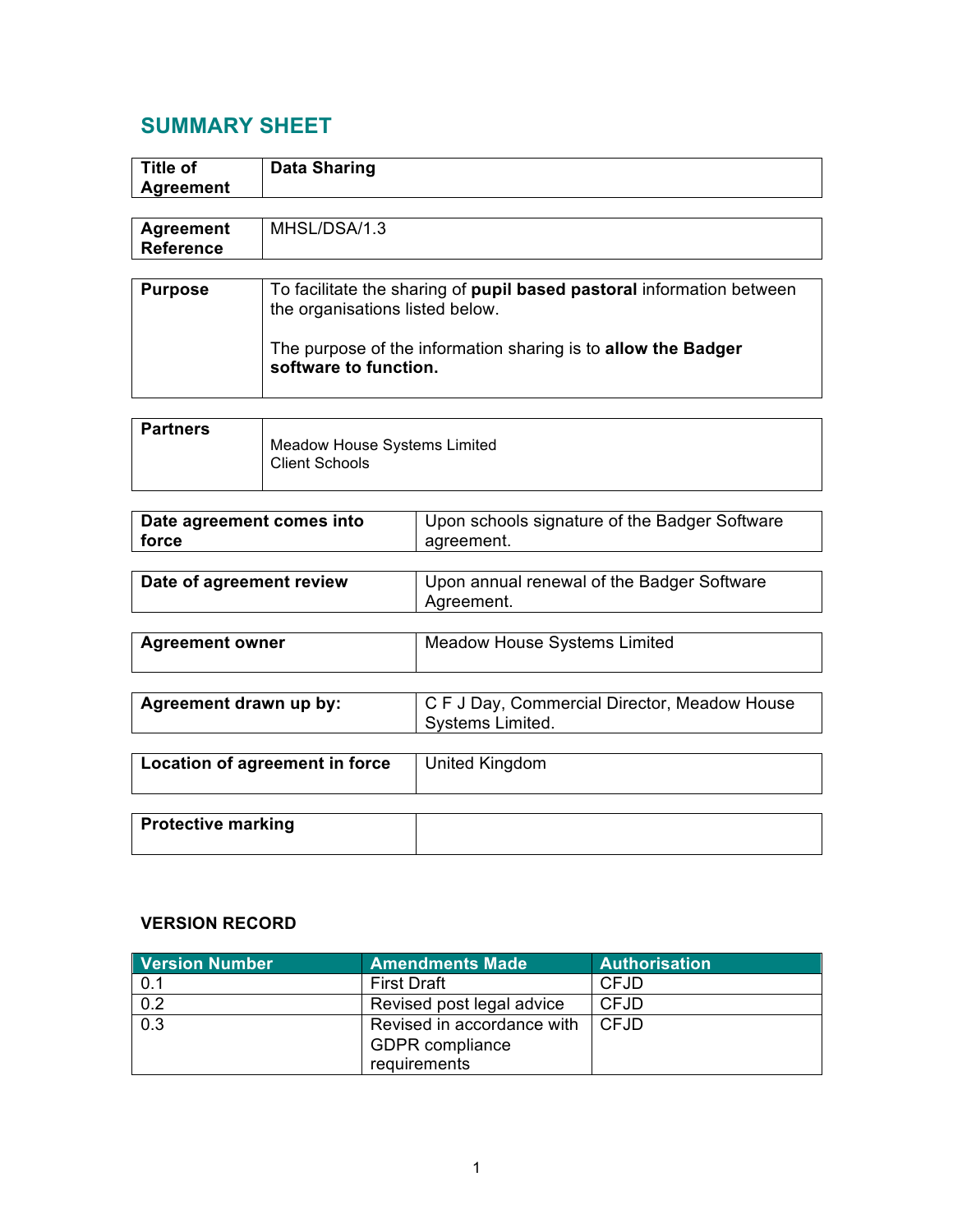## **1. INTRODUCTION**

- 1.1 The objective of this agreement is to establish a mutually acceptable framework for the sharing of relevant data between the School and MHSL. The agreement is designed to meet the conditions of the General Data Protection Regulations 2018. (GDPR)
- 1.2 In order to meet this objective it is necessary for partners to share selected information.
- 1.3 MHSL may facilitate the transfer of data between schools and their software by use of Groupcall systems.
- 1.4 MHSL may facilitate the transfer of specific data between schools and their software by use of 'Application Programming Interfaces' (API).

## **2. POLICY STATEMENTS AND PURPOSE**

- 2.1 The purpose of this agreement is to enable information to be shared between the belownamed organisations in support of the following objective(s):
	- Transfer of relevant data from MHSL to the school in the form of software installation and updates.
	- Transfer of relevant data from the school Management Information Systems to the Badger software
	- Transfer of relevant data from the school Trip Management System, and/or School Activities and Sports Management System to Badger.
- 2.2 The benefits are as described by the Badger software proposal that has been accepted by the school.
- 2.3 Only data required to satisfy the Badger functionality will be shared between the parties. This will consists of; Parent contact details, pupil names, year group, School House and Tutor Group, Pupil ID No's, and data relating to pastoral events for each pupil, as recorded in the school MIS by School Staff. In addition, data relating to trips, such as: location, trip details, as well as data regarding activities and sports associated with a given pupil, such as: events, teams, scores, event locations, will also be stored.

### **3. PARTNERS**

- 3.1 This agreement is between the partners listed in **Appendix 1**, from the following organisations:
	- Christopher Day, Commercial Director. Meadow House Systems Limited
	- The School Bursar
- 3.2 If a **new partner joins the agreement**, a new version of the information sharing agreement will be issued as soon as possible, certainly within one month, and circulated to all participating parties.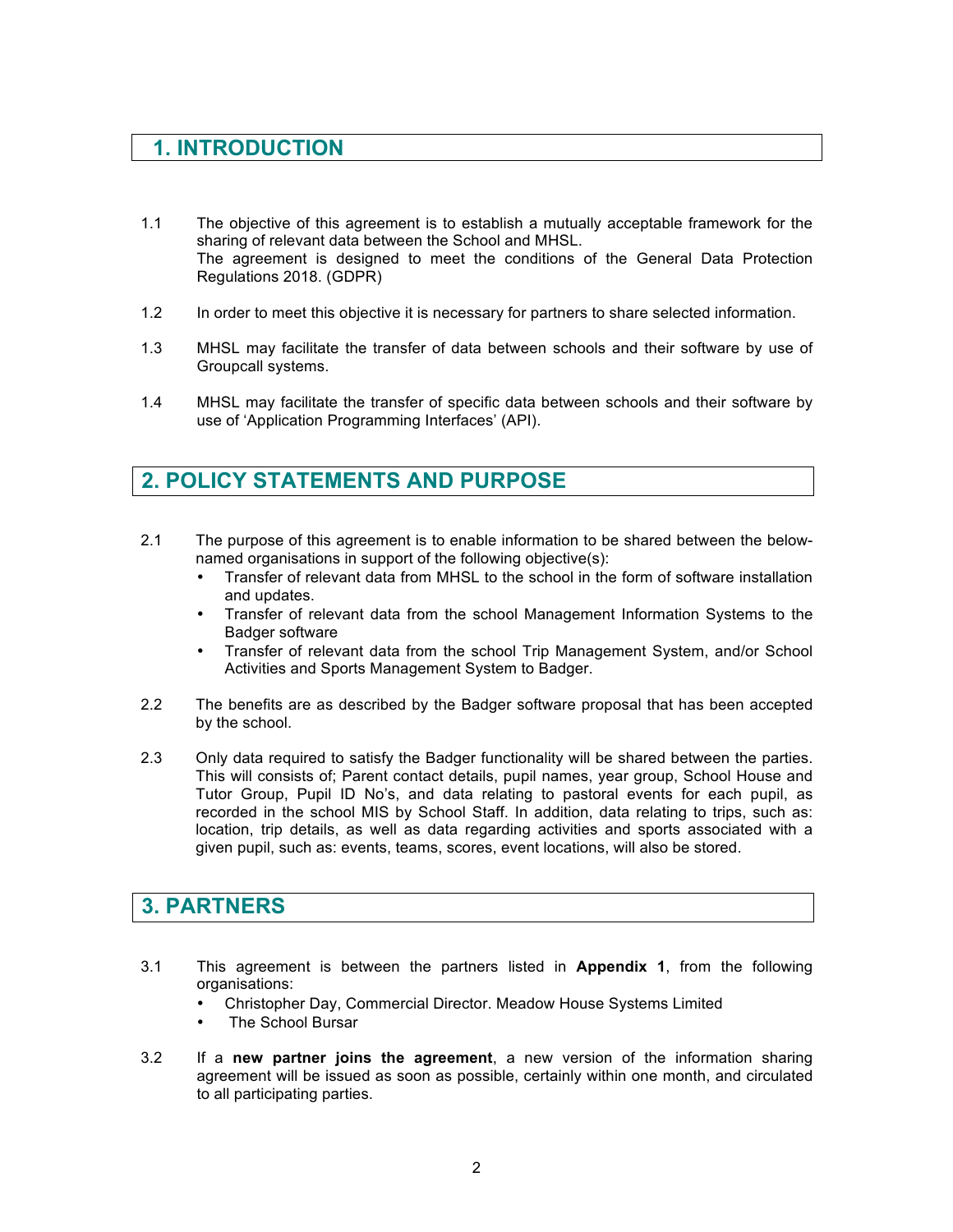3.3 If a **partner leaves the agreement**, a new version of the information sharing agreement will be issued as soon as possible, certainly within one month, to all participating parties. Partners must refer to section 5.9 regarding retention and deletion of information that has been shared.

## **4. BASIS FOR SHARING**

- 4.1 This agreement fulfils the requirements of the following
	- The Data Protection Act 1998 (sections 29(3) & 35(2)).
	- The Data Protection Act 1998 (Principle 1) Schedules 2 and 3
	- The General Data Protection Regulations 2018, (GDPR).
- 4.2 Any information shared and the processes used to share such information will be compliant with the relevant Human Rights legislation.

### **5. PROCESS**

5.1 This agreement has been formulated to facilitate the exchange of pupil based pastoral information between the signatories. It is, however, incumbent on all partners to recognise that any information shared must be justified on the merits of the agreement. The balance, between an individual's Human Rights and the need to disclose information, must be assessed to ensure the information shared between agencies is proportionate to the purpose. Anyone in doubt should consult their Information Sharing Lead before proceeding.

#### 5.2 **INFORMATION TO BE SHARED**

- 5.2.1 The data to be shared is as required for the Badger software to provide the proposed benefits that have been accepted by the school.
- 5.2.2 The data will be shared at the start of each academic year, and whenever the relevant data is updated in the School MIS, School's Activities and Sports Management System, and/or Trips Management System.
- 5.2.3 It is extremely unlikely that any additional data may be required to be shared on a one-off basis. If additional data is required a request will be submitted to the school giving specific reasons, in compliance with this agreement, and seeking permission.
- 5.2.4 Additional data may be shared only if the Badger software is enhanced and the school have accepted the additional functionality is to their benefit. In such a case the new data will become subject to this agreement.

#### 5.3 **CONSENT**

5.3.1 The school has the right to share pupil related data for the purposes of managing their pastoral care of the pupils.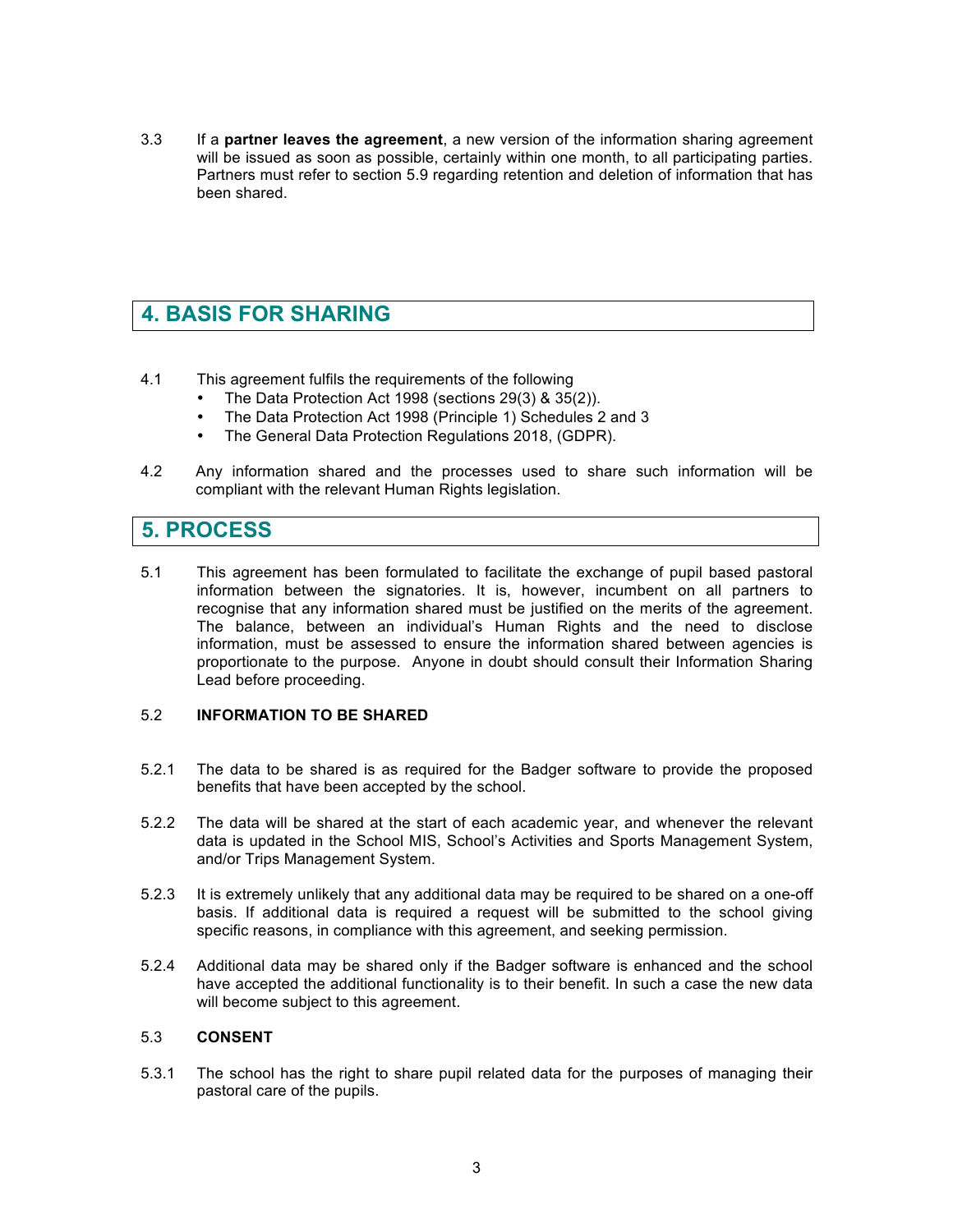#### 5.4 **RIGHT TO SHARE NON-PERSONAL INFORMATION**

5.4.1 The school has the right to share pupil related data for managing their pastoral care of the pupils.

#### 5.5 **RIGHT TO SHARE ANONYMISED INFORMATION**

5.5.1 Not relevant – see clause 5.9.

#### 5.6 **PRIVACY IMPACT ASSESSMENT / RISK ASSESSMENT**

5.6.1 Any such impact assessment will need to be carried out by the schools in their capacity as Data Controllers.

#### 5.7 **DATA TRANSFER**

5.7.1 MHSL will implement appropriate technical measures to protect the transfer of personal data to Badger against unauthorised access, processing or damage by:

Ensuring that personal data is transferred from the schools MIS to Badger using one of three secure methods.

• Groupcall 'Xporter' Software, to extract and securely store on the school network for the Badger application to access.

• School MIS API, to transfer data direct to the Badger software

• Secure ODBC link to the school MIS, allowing Badger direct 'read only' access to the schools MIS.

- 5.7.1 Ensuring personal data is securely transferred to Badger from school  $3^{rd}$  Party Software using the 3<sup>rd</sup> party Software APIs.
- 5.7.2 The data will remain within the ownership of the school at all times.
- 5.7.3 MHSL will not share any personal data with  $3<sup>rd</sup>$  Party's without the written consent of the client school.
- 5.7.4 No data is transferred from Badger to any other IT systems.

#### **5.8 SPECIAL CATEGORY DATA**

- 5.8.1 In accordance with GDPR, a school may store data pertaining to the health of a pupil within a school. As such, this would be deemed to be 'Special Category Data' (SCD) and the following provisions are in place to ensure it is kept correctly secure:
	- 5.8.1.1 SCD can only be accessed by users who have access to Badger. For a user to have access to Badger, they must be a member of the correct security group within Active Directory – as configured by the school.
	- 5.8.1.2 Badger holds its own security module which allows the Local Administrator within a school to allocate specific access rights to users. 'Medical' data is a discrete feature within Badger thereby allowing it to be specifically handled within the Access Profiles module, thereby preventing unauthorised access.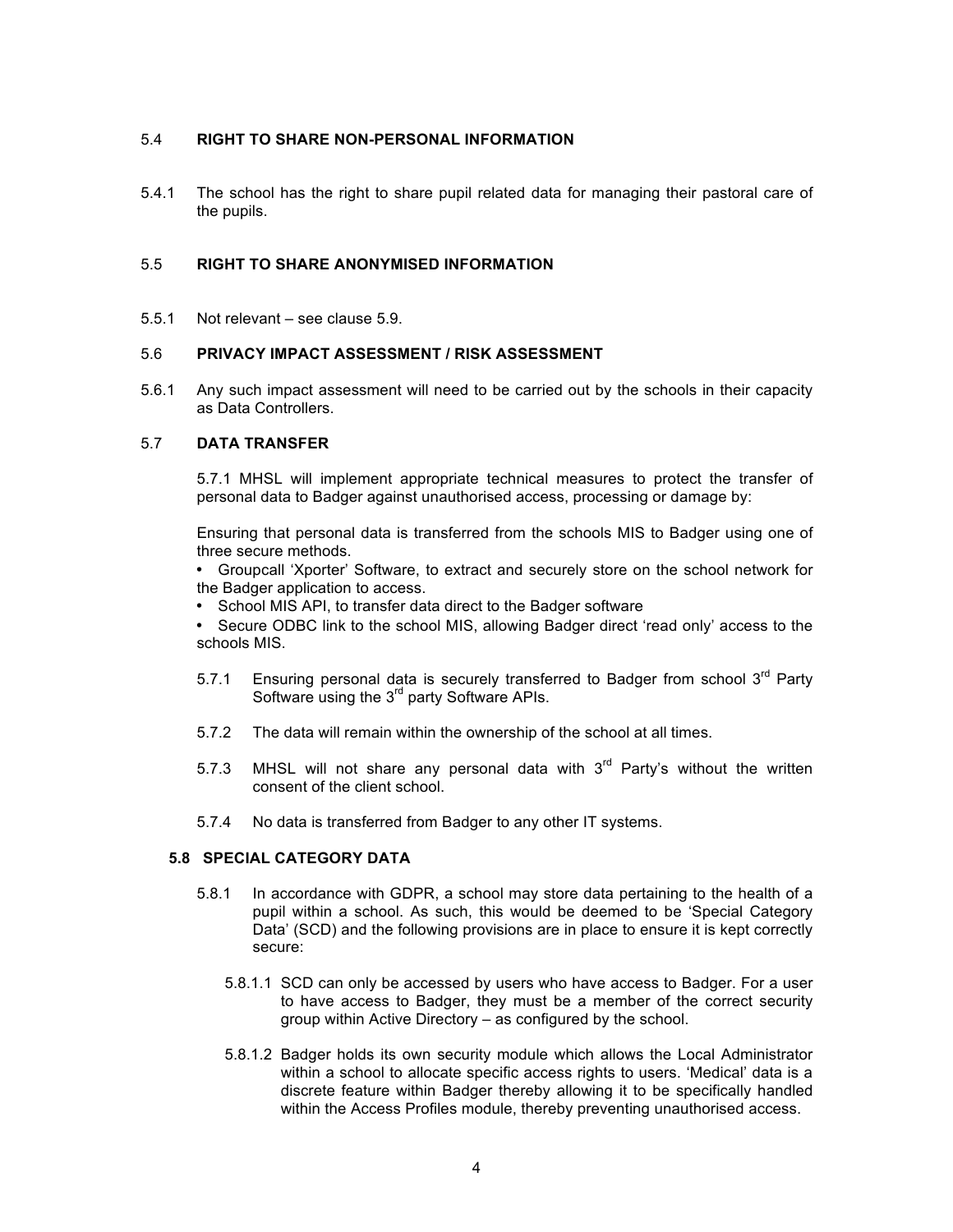#### 5.8.1.3 The Badger Data file is encrypted.

#### **5.9 ENSURING DATA QUALITY**

- 5.9.1 The School is responsible for the quality of the data they are sharing.
- 5.9.2 Before sharing data, the school will check that the information being shared is accurate and up to date to the best of their knowledge. If sensitive data is being shared which could harm the data subject if it was inaccurate, then particular care must be taken.
- 5.9.3 Where a 'dataset' is being shared (i.e. structured data), it will be accompanied by a table providing definitions of the data fields.
- 5.9.4 If a complaint is received about the accuracy of personal data which affects datasets shared with partners in this agreement, an updated replacement dataset will be communicated to the partners. The partners will replace the out of date data with the revised data.

#### **5.10 INFORMATION USE, REVIEW, RETENTION AND DELETION**

- 5.10.1 Partners to this agreement undertake that information shared under the agreement will only be used for the specific purpose for which it was shared, in line with this agreement. It must not be shared for any other purpose outside of this agreement.
- 5.10.2 In each case, the originating organisation, i.e. the school, remains the primary information owner and record keeper for the information that is shared. Where information is edited by the receiver, they will make it clear this is an altered copy.
- 5.10.3 MHSL will comply with the wishes of each client school with regard to how long they wish us to retain data relating to a pupil after that pupil has left the school. MHSL will also assist in the anonymising of the data if required by the school.
- 5.10.4 The recipient will not release the information to any third party without obtaining the express written authority of the partner who provided the information.
- 5.10.5 The following destruction process will be used when the information is no longer required:
	- paper shredding
	- electronic file deletion from live version of Badger.
- 5.10.6 If a partner leaves the agreement, decisions must be taken and followed through on what happens to :
	- The information that has already been shared with the signatories by the departing organisation – No data is held by any individuals employed by MHSL.
	- The information that has already been shared with the departing organisation by the other signatories. All relevant data will be deleted in accordance with clause 5.9.5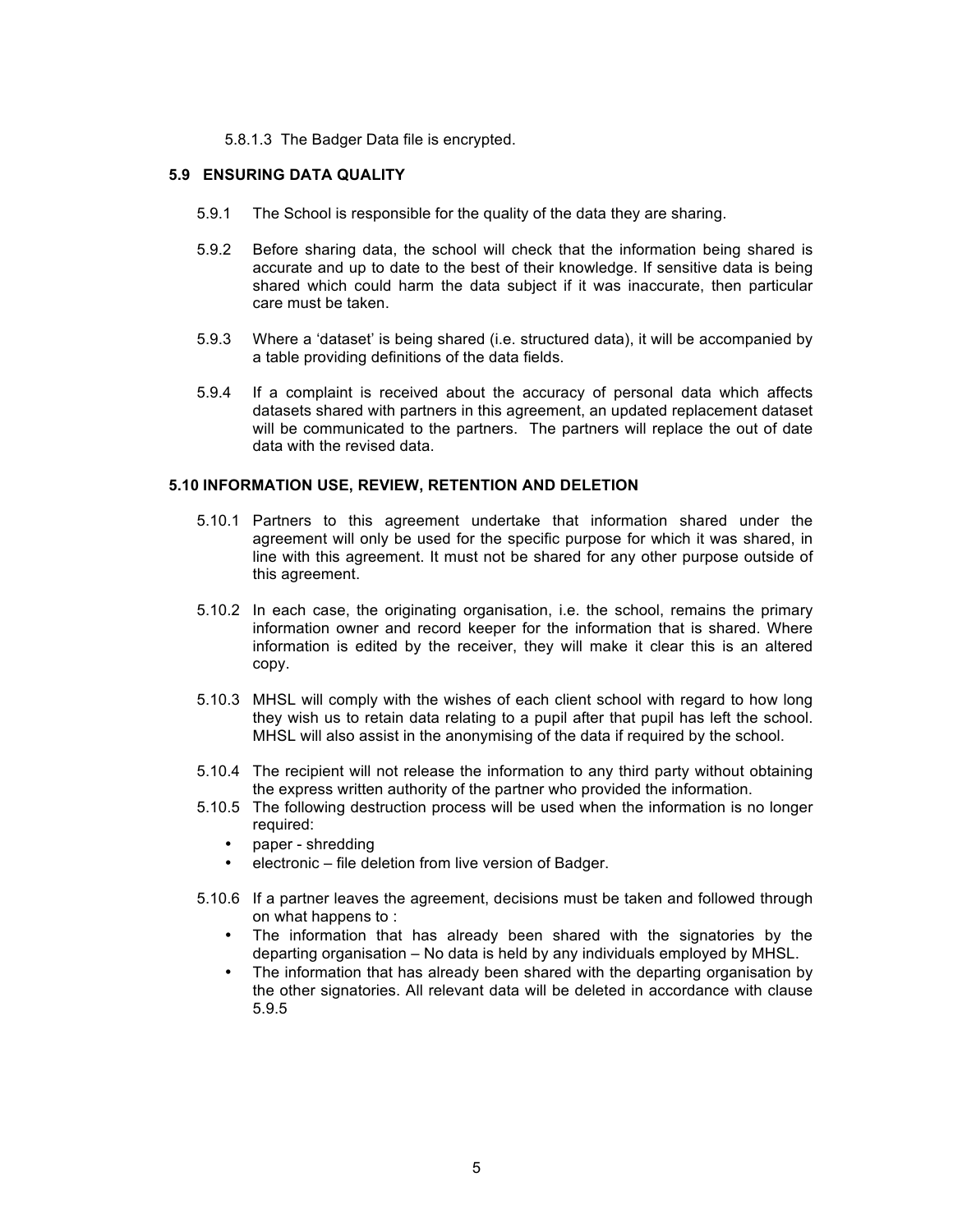#### **5.11 ROLES AND RESPONSIBILITIES UNDER THIS AGREEMENT**

5.11.1 The people/roles/teams who will have access to information provided under this Agreement are:

Organisation 1

- The Bursar of the client schools.
- [Name, role, team]

Organisation 2

- § Andrew Day, Technical Director, Meadow House Systems Limited
- § MHSL Developers when providing technical support at the request of the client school – under the supervision of The Technical Director.
- 5.11.2 All partners to this agreement must appoint Specific Points of Contact (SPOC) see **Appendix 1**.
- 5.11.3 [Responsibility of the SPOC] The SPOC's within each organisation will be the first port of call for questions about the agreement. If there is a problem such as a potential information security breach, relevant SPOCs must be contacted.
- 5.11.4 It is the responsibility of everyone sharing information and accessing and using the information that has been shared to take appropriate decisions, then hold the information securely, in accordance with the standards set out in the overall Framework and this agreement. Any person who is not sure of the requirements on them should read the Framework and this Agreement, then, if necessary, contact their SPOC.
- 5.11.5 Only appropriate and properly authorised persons will have access to the information specified in this Agreement. If in doubt, a person intending to share or access information should contact their SPOC.
- 5.11.6 Information shared between partners must not be disclosed to any third party without the written consent of the partner that provided the information. For the purposes of this Agreement, approval for such sharing lies with the SPOC of the originating organisation.

#### 5.12 **REVIEW OF THE INFORMATION SHARING AGREEMENT**

5.12.1 This Data Sharing Agreement will be reviewed 12 months after its launch and yearly thereafter. The person responsible for initiating this process is: The Commercial Director of Meadow House Systems Limited.

- 5.12.2 If a significant change takes place which means that the agreement becomes an unreliable reference point, then the agreement will be updated as needed and a new version circulated to replace the old.
- 5.12.3 If the lead person departs their role, an alternative lead will be nominated as soon as possible.